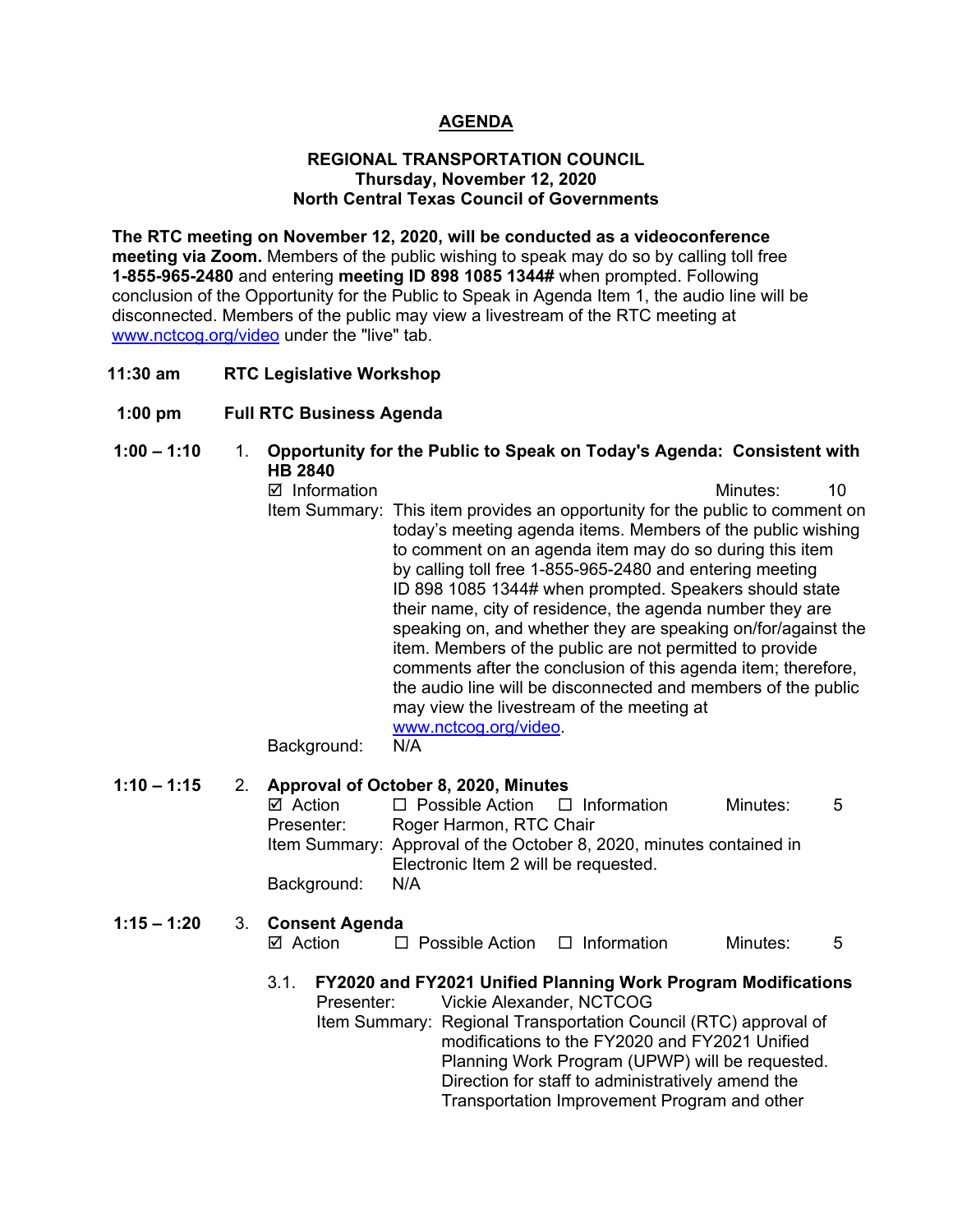#### administrative/planning documents, as appropriate, to reflect the approved modifications will also be sought. Background: The Unified Planning Work Program is required by federal and State transportation planning regulations and provides a summary of the transportation and transportation-related air quality planning tasks to be conducted by Metropolitan Planning Organization staff. The FY2020 and FY2021 UPWP identifies the activities to be carried out between October 1, 2019, and September 30, 2021. Amendments to this document are being proposed to reflect new initiatives, project updates and funding adjustments. The proposed amendments have been posted on the North Central Texas Council of Governments website for public review and comment, and are also included as Electronic Item 3.1.1. Additional information is provided in Electronic Item 3.1.2. Comments received as a result of the public outreach process, if any, will be provided. The Surface Transportation Technical Committee took action at its October 23 meeting to recommend Regional Transportation Council approval.

Performance Measure(s) Addressed: Administrative

### 3.2. **North Texas Center for Mobility Technologies: Research Project Funding Standards**

Thomas Bamonte, NCTCOG Item Summary: Regional Transportation Council (RTC) approval of selection criteria and a process for providing funding for sponsored research projects on mobility technologies proposed by the North Texas Center for Mobility Technologies (NTCMT) will be requested. Background: In February 2020, as part of the North Central Texas Council of Governments' (NCTCOG) proposal to host the Virgin Hyperloop One Certification Center, the RTC approved \$2.5 million in seed money to help fund sponsored research in mobility technologies. With the assistance of the Texas Research Alliance, the four major research universities in the region (UTA, UNT, UTD, SMU) have organized themselves into the NTCMT. Through the NTCMT, the universities will function as a Research and Development network for sponsored research. The NTCMT is intended to strengthen the capabilities of these universities in the transportation sector and attract mobility technology companies to the region and will recommend certain research projects for NCTCOG funding. The purpose of this item is to establish standards and a process through which NCTCOG identifies which research projects to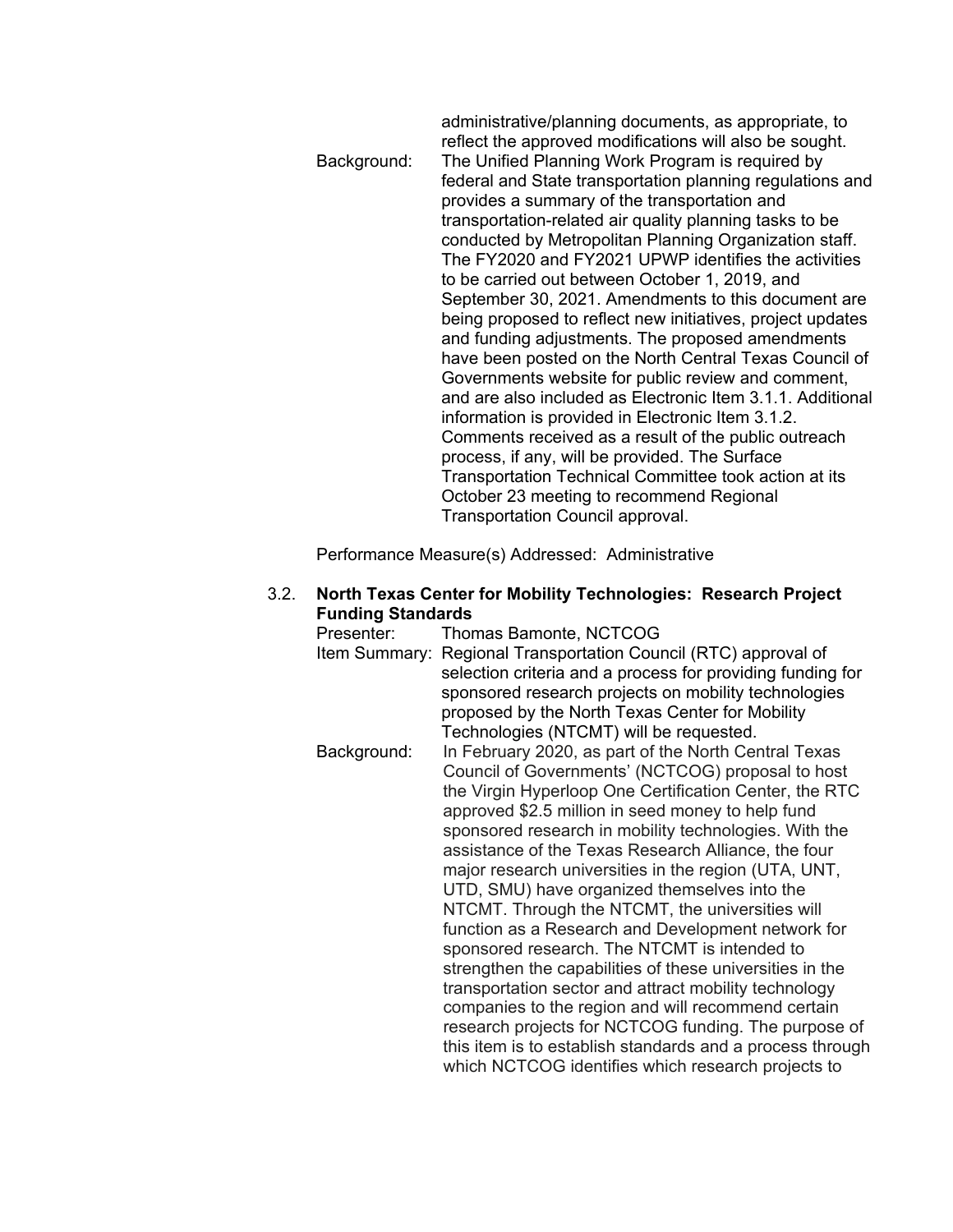fund out of the seed money approved by the RTC. These standards and process are described in Electronic Item 3.2.

Performance Measure(s) Addressed: Goods Movement, Roadway

#### 3.3. **Ratification of Emergency Funding Authorization for McKinney Avenue Transit Authority for Rail Liability Insurance**

Presenter: Shannon Stevenson, NCTCOG Item Summary: Ratification of emergency funding authorization to the McKinney Avenue Transit Authority (MATA) to continue enhanced connectivity services between Uptown and Downtown Dallas will be requested. Background: In October 2020, MATA notified the North Central Texas Council of Governments (NCTCOG) of issues with its annual renewal of rail liability insurance, which included various insurers exiting the rail insurance market. On October 29, 2020, MATA requested emergency assistance from NCTCOG with its annual renewal of rail liability insurance as it faced an impending gap in coverage. While efforts are underway in finding a regional solution for all transit authorities regarding rail liability insurance, MATA faced an immediate need. Confronting limited options, NCTCOG staff issued a letter to MATA to ensure continuity of transit operations is maintained. A copy of the correspondence can be found in Electronic Item 3.3.1. MATA is implementing safety and financial measures while exploring alternative options with Dallas Area Rapid Transit and NCTCOG.

> Ratification is requested of emergency funding to MATA utilizing existing Regional Toll Revenue funds previously authorized by the Regional Transportation Council for transit projects in an amount not to exceed \$400,000 to ensure continuation of transit services and enhanced connectivity between Uptown and Downtown Dallas. More details can be found in Electronic Item 3.3.2.

Performance Measure(s) Addressed: Administrative, Transit

#### 3.4. **Staging of Wreckers in Constrained Corridors**

| Presenter:  | Natalie Bettger, NCTCOG                                              |
|-------------|----------------------------------------------------------------------|
|             | Item Summary: Regional Transportation Council (RTC) action to adjust |
|             | the limits within Transportation Improvement Program                 |
|             | (TIP) Project 11668 to allow flexibility to stage wreckers           |
|             | on other technology or constrained corridors will be                 |
|             | requested.                                                           |
| Background: | Currently, TIP Project 11668 provides for the staging of             |
|             | wreckers along the SH 161 corridor that was utilized                 |
|             | during the activation of the SH 161 peak period shoulder             |
|             | lane. The peak-period shoulder lane along SH 161 has                 |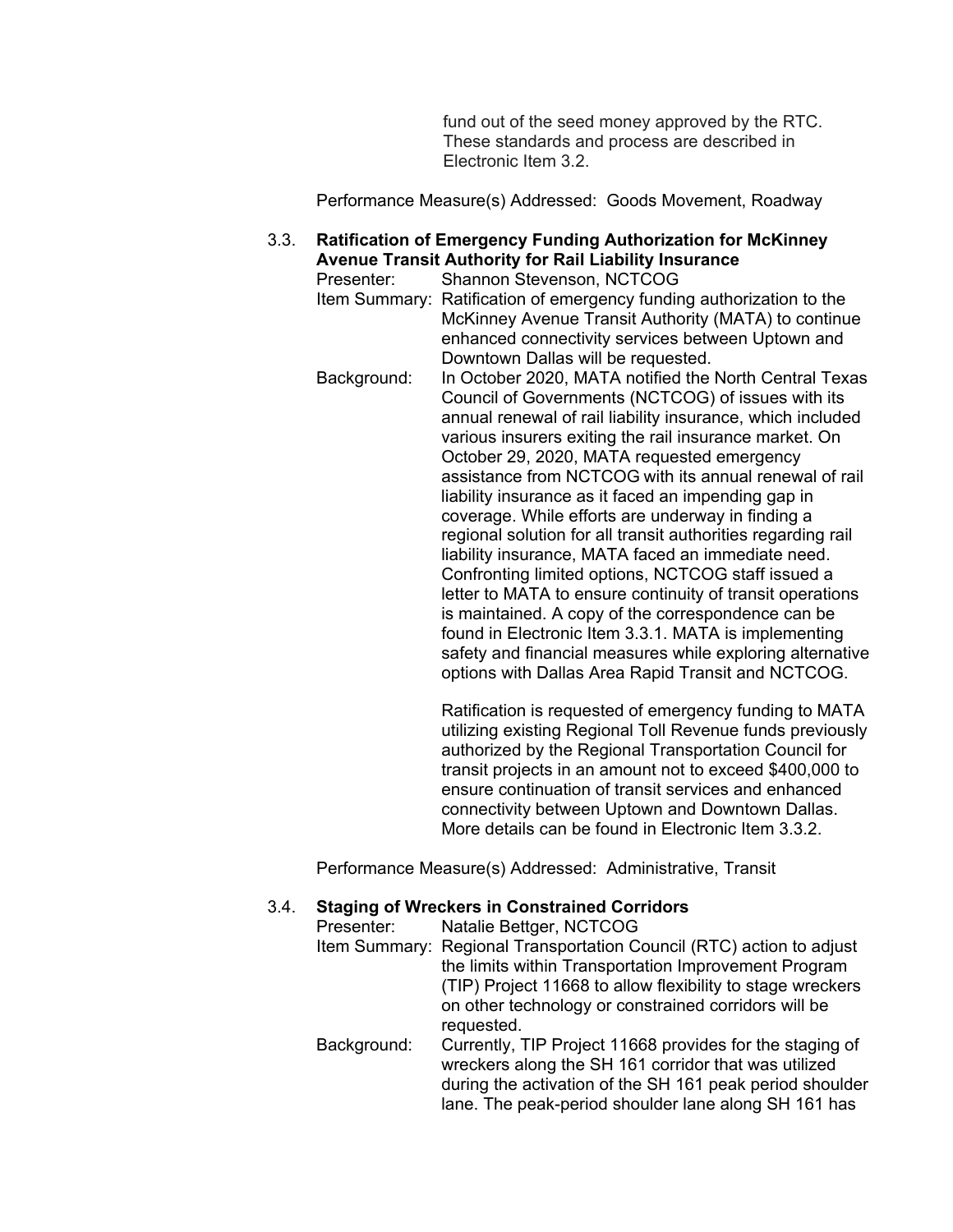been converted to a regularly operating lane. There is funding that remains within the project that could be utilized to stage wreckers on other corridors that are technology lanes or constrained corridors. RTC action to adjust the TIP Project 11668 limits to allow this funding to be utilized on other needed corridors will be requested. The requested action includes administratively amending the Transportation Improvement Program (TIP)/Statewide Transportation Improvement Program (STIP) and other administrative/planning documents as needed.

Performance Measure(s) Addressed: Safety, Congestion

#### **1:20 – 1:30** 4. **Orientation to Agenda/Director of Transportation Report**

 $\Box$  Action  $\Box$  Possible Action  $\Box$  Information Minutes: 10 Presenter: Michael Morris, NCTCOG

- 1. Moment of Silence for Mayor Curtistene McCowan
- 2. Dallas Area Rapid Transit (DART) President/Executive Director Gary Thomas Retiring and Other Senior Members of DART
- 3. Publication of Rule of Particular Applicability and Record of Decision for Texas Central Railroad High-Speed Rail Safety Standards [\(https://www.federalregister.gov/documents/2020/11/03/2020-](https://www.federalregister.gov/documents/2020/11/03/2020-20388/texas-central-railroad-high-speed-rail-safety-standards) [20388/texas-central-railroad-high-speed-rail-safety-standards\)](https://www.federalregister.gov/documents/2020/11/03/2020-20388/texas-central-railroad-high-speed-rail-safety-standards)
- 4. Changing Mobility: Data, Insights, and Delivering Innovative Projects During COVID Recovery (Electronic Item 4.1) and Online Dashboard [\(www.nctcog.org/pm/covid-19\)](http://www.nctcog.org/pm/covid-19)
- 5. Metric Three Benefits: Reduced Construction Costs (Electronic Item 4.2)
- 6. Public Comment Questioning the Inconsistency between the Term Silver Line and Continued Use of the Term Cotton Belt Trail (Electronic Item 4.3)
- 7. DFW Connector Pilot Program Results (Electronic Item 4.4)
- 8. East/West Equity Update (Electronic Item 4.5)
- 9. National Traffic Incident Response Awareness Week: November 9-15, 2020 [\(http://timnetwork.org/traffic-incident-response-awareness-week/\)](http://timnetwork.org/traffic-incident-response-awareness-week/)
- 10. Status of Volkswagen Environmental Mitigation Program Funding Programs (Electronic Item 4.6)
- 11. Dallas-Fort Worth Clean Cities Upcoming Events [\(https://www.dfwcleancities.org/dfw-clean-cities-meetings\)](https://www.dfwcleancities.org/dfw-clean-cities-meetings)
- 12. Air Quality Funding Opportunities for Vehicles [\(https://www.nctcog.org/trans/quality/air/funding-and](https://www.nctcog.org/trans/quality/air/funding-and-resources/fundingvehicle)[resources/fundingvehicle\)](https://www.nctcog.org/trans/quality/air/funding-and-resources/fundingvehicle)
- 13. October Online Input Opportunity Minutes (Electronic Item 4.7)
- 14. November Online Input Opportunity Notice (Electronic Item 4.8)
- 15. Status Report on Ozone (Electronic Item 4.9)
- 16. Public Comments Report (Electronic Item 4.10)
- 17. Recent Correspondence (Electronic Item 4.11)
- 18. Recent News Articles (Electronic Item 4.12)
- 19. Recent Press Releases (Electronic Item 4.13)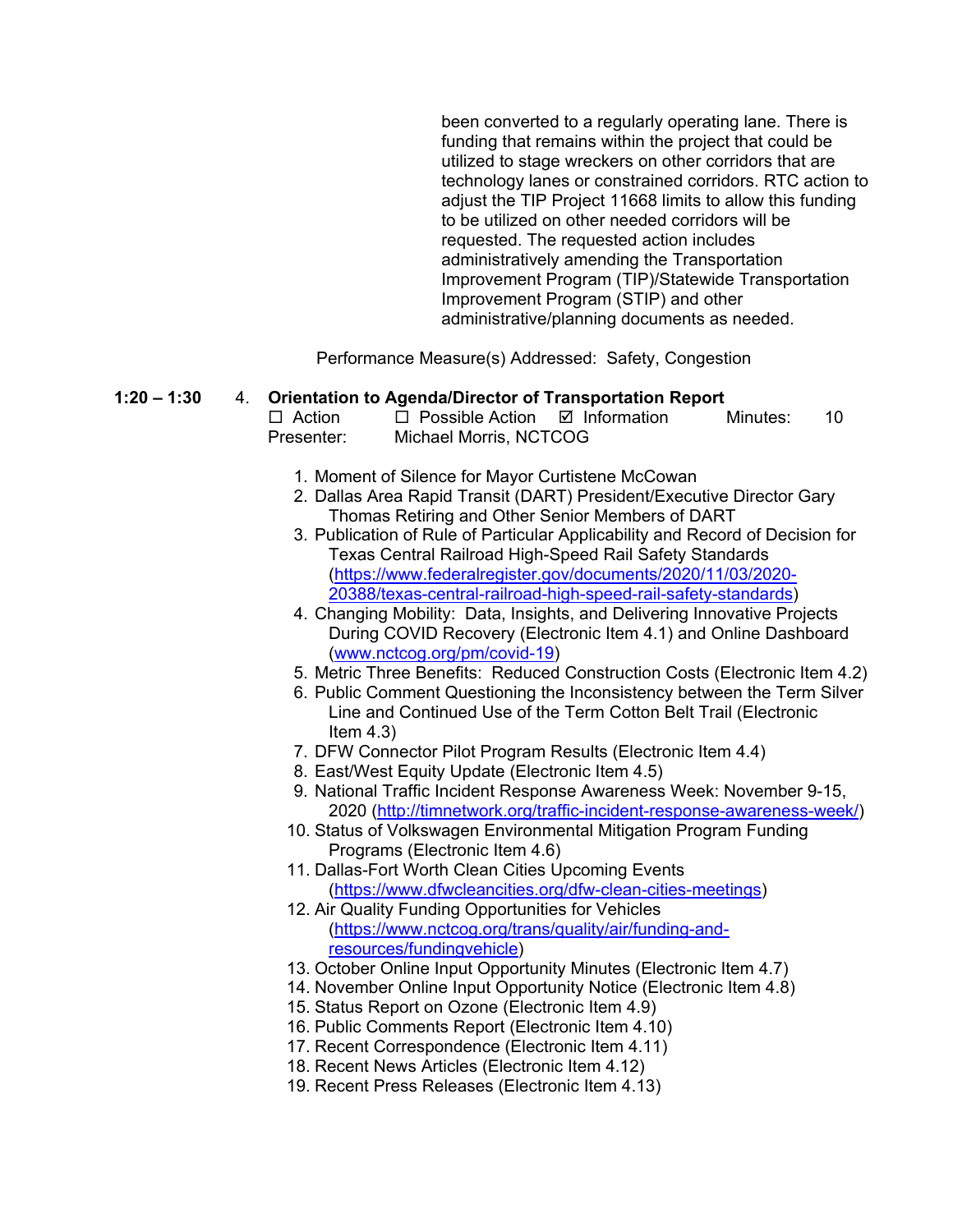#### **1:30 – 1:45** 5. **COVID-19 #00X Infrastructure Program (Round 3)/Collin County Funding Partnership**  $\boxtimes$  Action  $\Box$  Possible Action  $\Box$  Information Minutes: 15 Presenter: Christie Gotti, NCTCOG Item Summary: Staff will request Regional Transportation Council (RTC) approval of a third round of COVID-19 #00X Infrastructure Program projects, including two funding swaps with local partners and the ability to amend the Transportation Improvement Program and other planning/administrative documents to incorporate the projects. Background: Due to the recent COVID-19 outbreak, the economies of the United States, Texas, and Dallas-Fort Worth region have suffered large setbacks and there is an urgency to stimulate the economy. Over the past several months, North Central Texas Council of Governments staff has been working to select projects that are ready to be advanced, which will inject much needed money into the local and state economies in the coming years. Staff recommends funding a third round of projects in this program that meet one or more of the RTC

Two of these projects are part of a proposed funding exchange between the RTC, Collin County, and the Cities of McKinney and Frisco. The complete list of proposed projects can be found in Electronic Item 5.1. Electronic Item 5.2 contains additional details about the program and projects being requested.

policies outlined in Mobility 2045 and/or assist with achieving

the region's federal performance targets.

Performance Measure(s) Addressed: Roadway, Air Quality

### **1:45 – 2:00** 6. **Overview of Regional Transportation Council Legislative Workshop**

| $\boxtimes$ Action | $\Box$ Possible Action $\Box$ Information                                   |                                                                            | Minutes: | 15 |  |
|--------------------|-----------------------------------------------------------------------------|----------------------------------------------------------------------------|----------|----|--|
| Presenter:         | Rebekah Hernandez, NCTCOG                                                   |                                                                            |          |    |  |
|                    | Item Summary: Staff will provide an overview of the Regional Transportation |                                                                            |          |    |  |
|                    |                                                                             | Council (RTC) Legislative Workshop and the draft 2021                      |          |    |  |
|                    |                                                                             | Legislative Program for the 87 <sup>th</sup> Texas Legislature.            |          |    |  |
| Background:        |                                                                             | An RTC Legislative Workshop will be held prior to the full RTC             |          |    |  |
|                    |                                                                             | meeting. Last month RTC members were asked to provide                      |          |    |  |
|                    |                                                                             | comments on the draft 2021 Legislative Program. An updated                 |          |    |  |
|                    |                                                                             | draft RTC Legislative Program can be found in Electronic                   |          |    |  |
|                    |                                                                             | Item 6. The 87 <sup>th</sup> Texas Legislature will convene on January 12, |          |    |  |
|                    | 2021.                                                                       |                                                                            |          |    |  |

Performance Measure(s) Addressed: Administrative, Roadway

### **2:00 – 2:10** 7. **Dallas-Fort Worth High-Speed Transportation Study Update**

 $\Box$  Possible Action  $\Box$  Information Minutes: 10 Presenter: Kevin Feldt, NCTCOG Item Summary: Staff will provide an update regarding the Dallas to Fort Worth High-Speed Transportation (DFW HST) Connections Study.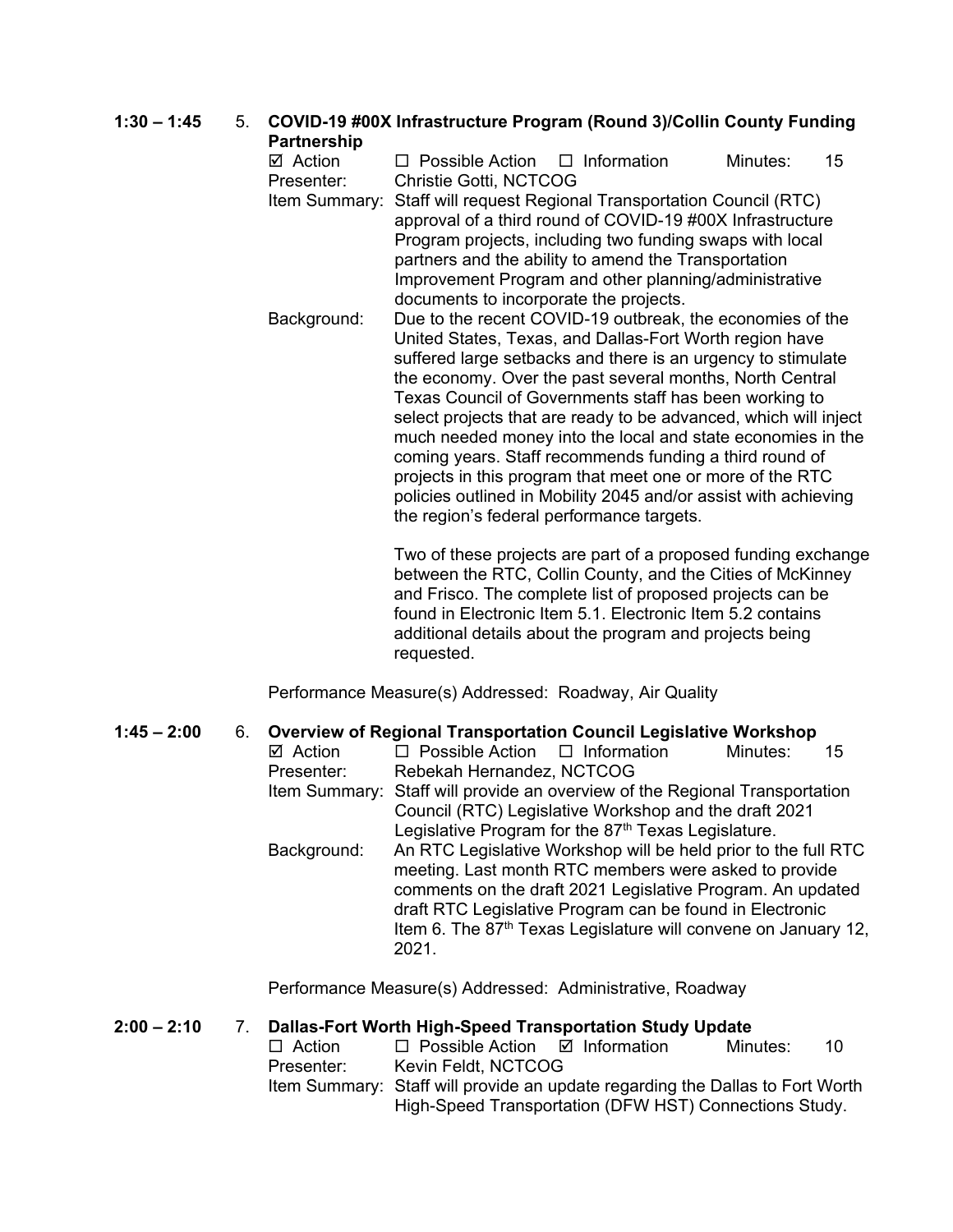Currently the project is proceeding through the first phase, including analysis of route and mode alternatives. Background: In April 2020, North Central Texas Council of Governments staff began work on the DFW HST Connections Study with consultant assistance. The project is divided into two phases, the first being an alternatives analysis effort. The second phase will be a National Environmental Policy Act (NEPA)

> effort resulting in a federal government action identifying the project's next steps. Since April, staff and the consultant have been analyzing alternatives while engaging the public and stakeholders. The Phase 1 efforts are designed to reduce the number of alternatives to a minimum for more detailed analysis in the Phase 2 effort. The following items will be presented:

they each submit a Mid-Performance Progress Report to the

- Draft preliminary project purpose
- Potential mode alternatives
- Potential alignment/corridor alternatives
- Technology alternatives
- Project schedule
- Engagement opportunities

Performance Measure(s) Addressed: Safety, Transit

**2:10 – 2:20** 8. **Federal Highway Administration – Pavement/Bridge Condition Target Reaffirmation or Revisions**<br>□ Action □ Possible  $\Box$  Possible Action  $\Box$  Information Minutes: 10 Presenter: Jeff Neal, NCTCOG Item Summary: Staff will update the Regional Transportation Council (RTC) on proposed reaffirmation or revisions to the current regional position supporting statewide pavement and bridge condition, Performance Measure 2 (PM2), targets on National Highway System (NHS) facilities, as established by the Texas Department of Transportation (TxDOT) in accordance with Fixing America's Surface Transportation (FAST) Act rulemaking for federally required performance measures. Background: Subsequent to its execution in December 2015, FAST Act rulemaking requires certain performance measures, including pavement and bridge condition ratings for designated NHS facilities, to be addressed in the long-range metropolitan transportation planning process. In 2018, the RTC affirmed regional support for TxDOT's statewide 2022 good and poor condition pavement and bridge targets, and it also agreed to collaborate with TxDOT and local governments on project planning and programming contributing toward the accomplishment of NHS pavement and bridge performance goals. The rulemaking established an October 1, 2020, deadline for State Departments of Transportation to consider mid-range adjustments to statewide 2022 pavement and bridge targets as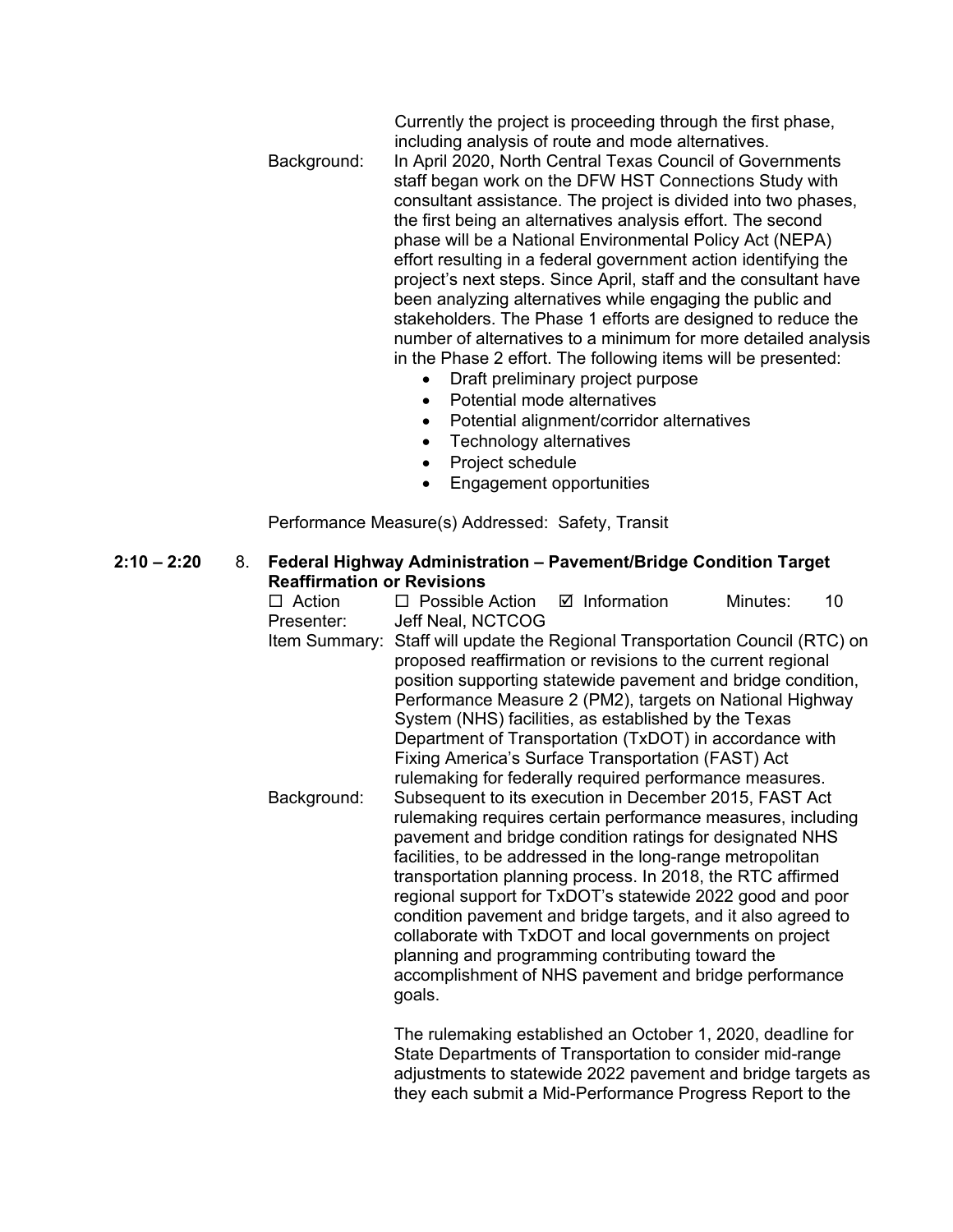Federal Highway Administration. TxDOT adjusted five of the six PM2 targets according to their submittal, and as a result, Texas Metropolitan Planning Organizations have a new 180-day window to report whether they will affirm the adjusted targets or establish their own quantifiable targets. Analysis considering observed trends, both regionally and statewide, as well as potential effects on project development and implementation, will be key considerations on whether target adjustments may be recommended.

Performance Measure(s) Addressed: Administrative, Roadway

# **2:20 – 2:30** 9. **FY2021 Project Tracking Initiative**

 $\Box$  Possible Action  $\Box$  Information Minutes: 10 Presenter: Christie Gotti, NCTCOG Item Summary: Staff will introduce the Council to the FY2021 Project Tracking Initiative that is being initiated in order to reduce the region's carryover funding balances. Background: Almost every year, Regional Transportation Council (RTC) selected projects being implemented by local governments experience delays. While a one-year delay is of less consequence, projects tend to be delayed year after year, until it has been 3-4+ years since the originally committed start date. Over time, these delays led to the need to implement the Metropolitan Planning Organization Milestone Policy, which identifies projects that have not advanced to construction after being funded for at least ten years. However, a ten year project review does not create an action plan soon enough to reduce the region's growing Congestion Mitigation and Air Quality Improvement Program (CMAQ), Surface Transportation Block Grant Program (STBG), and Transportation Alternatives (TA) Set Aside Program carryover balances. As a secondary line of offense, staff is implementing a project tracking initiative that will highlight project schedule commitments to the RTC on a regular basis and report local agency progress toward the committed project development schedules. A list of projects that are scheduled to begin in FY2021 can be found in Electronic Item 9.1. Additional details on this initiative can be found in Electronic Item 9.2.

Performance Measure(s) Addressed: Roadway, Air Quality

| $2:30 - 2:40$ |  | 10. AV 2.2/AV 2.3 Projects Update                                                |                                                                                                                       |  |          |    |  |
|---------------|--|----------------------------------------------------------------------------------|-----------------------------------------------------------------------------------------------------------------------|--|----------|----|--|
|               |  | $\Box$ Action                                                                    | $\Box$ Possible Action $\Box$ Information                                                                             |  | Minutes: | 10 |  |
|               |  | Presenter:                                                                       | Thomas Bamonte, NCTCOG                                                                                                |  |          |    |  |
|               |  |                                                                                  | Item Summary: Staff will brief the Council on the status of Automated Vehicle                                         |  |          |    |  |
|               |  |                                                                                  | (AV) Projects 2.2 and 2.3, including the availability of funding,                                                     |  |          |    |  |
|               |  | the process for advancing proposed projects, and application<br>review criteria. |                                                                                                                       |  |          |    |  |
|               |  | Background:                                                                      | In October 2018, the Regional Transportation Council (RTC)<br>approved Automated Vehicles Program 2.0. Project AV 2.2 |  |          |    |  |